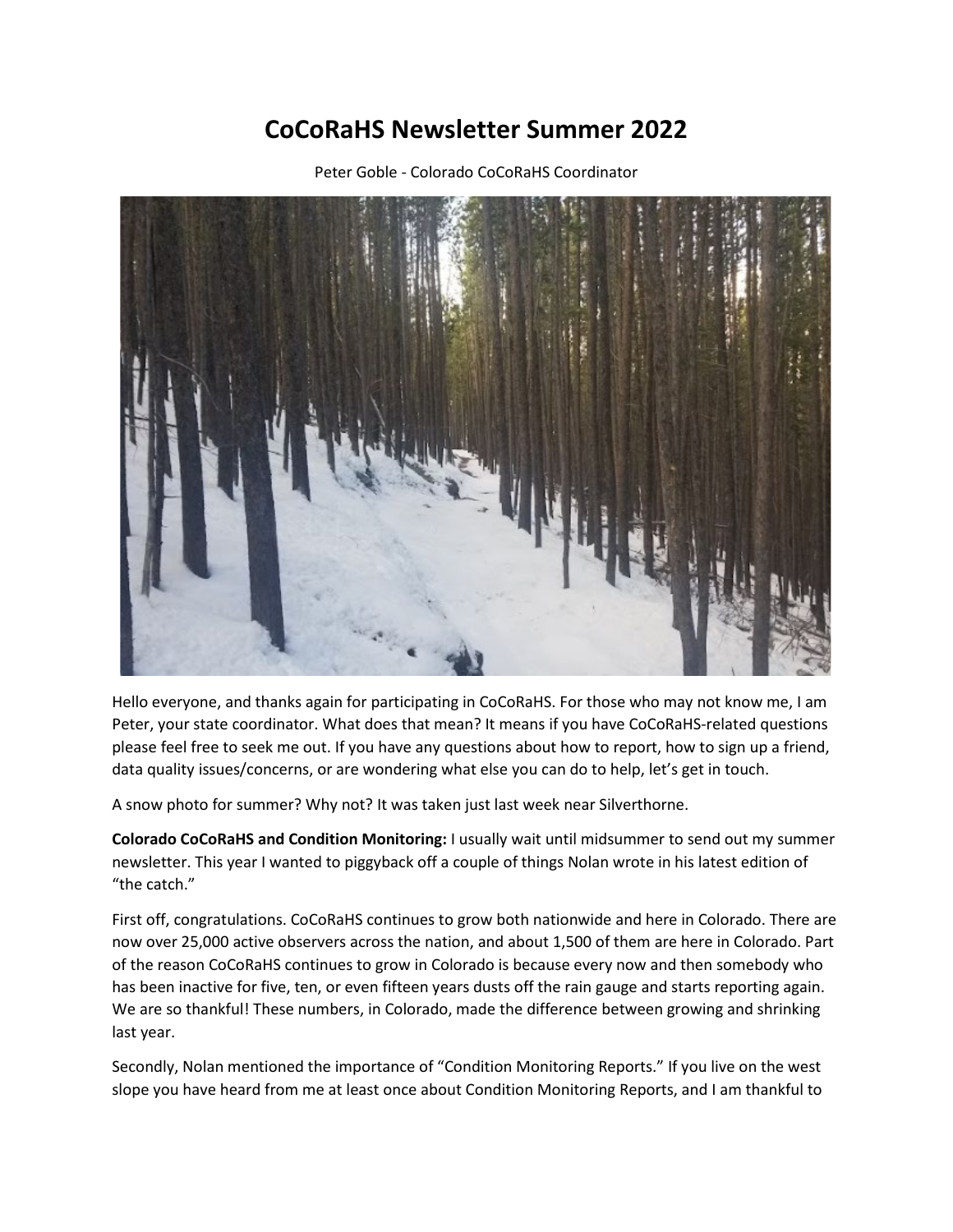every one of you who made a submission. The Condition Monitoring reporting option allows CoCoRaHS observers to give an anecdotal appraisal of conditions in their area. The comments from these reports have been helpful for us in "telling the story" of drought (or wet conditions). Not only that, our Condition Monitoring Reports used by the US Drought Monitor to document impacts associated with drought. These reports go to good use, and I think if more people understood how valuable they are they would be more popular. Our Condition Monitoring map is looking lively and colorful, but I can't help but wonder what our map would look like if even one of every five regular CoCoRaHS observers filed a Condition Monitoring Report once/week.



*Colorado CoCoRaHS Condition Monitoring Map 6/2/2022*

We have found that many folks don't mind filing these reports, but they are not as habit-forming as checking the gauge each morning. My plan for the next 12 weeks or so is to send biweekly reminders to folks to file a Condition Monitoring Report on a rotating basis, and see how much that helps data collection. Please know this is not a requirement to participate in CoCoRaHS. I won't be at all offended if you simply delete the emails, but for those with good intentions of filing a report, a gentle reminder can be helpful.

**What was with all that wind?!?** April winds were relentless this year. The Denver International Airport measured its windiest month on record. This was not an isolated incident. We looked at wind statistics from our Colorado Agricultural Meteorological Network (CoAgMET) stations that have been around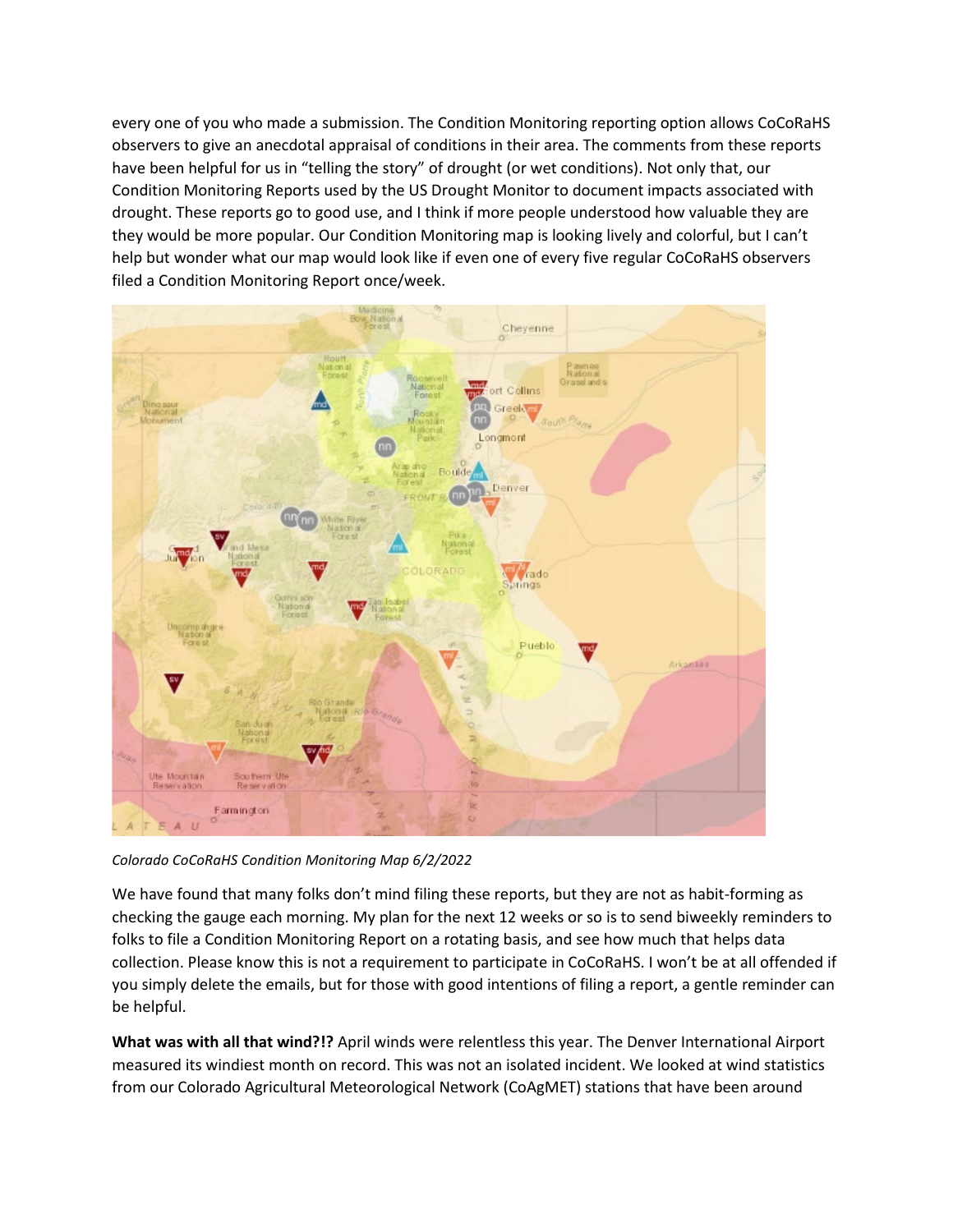since the 1990s. The northeast quadrant of the state had its windiest April on record. Windy conditions continued well into May too.



*April 2022 average monthly wind speed ranks from CoAgMET stations with at least 20 years of record.*

For the most part, these windy events were accompanied by dry weather. Dry and windy conditions together mean fire weather. April was much drier than normal for Colorado. The number of dry and windy days we experienced yielded a record number of "Red Flag Warning" days for the National Weather Service offices in Boulder and Pueblo. Grand Junction was near record totals. I have attached a plot of Pueblo's statistics below.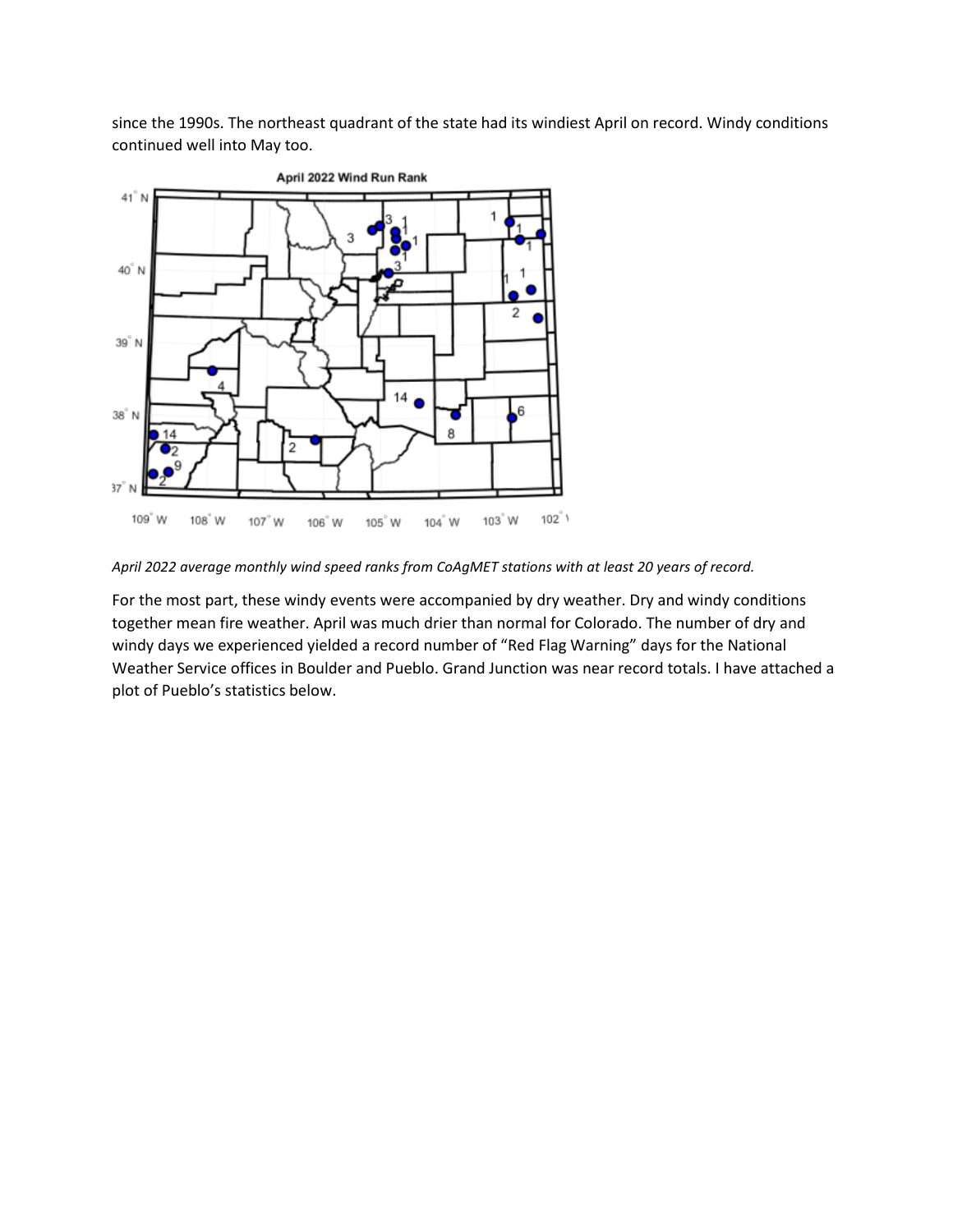

*Red flag warnings issued by NWS (National Weather Service) Pueblo over a calendar year (2006-2022).*

How did we end up with a record windy month? Do windy and dry conditions typically go together? Are we seeing a trend towards windy conditions? Let's investigate

The first piece to explaining our windy month is seasonality. April is the windiest month on average statewide. During April, the high latitudes of Canada, Russia, and northern Europe remain cold. The subtropics and low latitudes get warm. This temperature difference, or gradient, strengthens the polar jet stream, leading to active weather.

Dry and windy conditions do not always go together. Our wet spring storms are often accompanied by high winds. Weather this spring was quite windy and active across the central US, but the storms consistently missed us to the north. When storms miss Colorado to the north, eastern Colorado is subjected to dry, windy air that screams down the leeward side of the Rocky Mountains. Spring storms missing to our north is a calling card of La Niña. I don't have space to go into details on the "why" here, but La Niña conditions bump the polar jet stream northward. We see more dry, windy spring days during La Niña springs. Look at the Pueblo red flag warning graphic above: the three springs with the most red flag warnings, 2022, 2011, and 2018, were all La Niña years.

Is it getting windier? We have major limitations when it comes to assessing wind in a climatological context. To observe daily maximum and minimum temperatures, as well as precipitation, you only need a person to check a weather station once/day. For this reason, some of our temperature and precipitation records go back nearly 150 years. Wind is different: You cannot measure things like wind gusts, sustained winds, or even daily average wind speed without a sensor providing constant input. So our wind datasets are, at best, 50-60 years old. Most wind datasets are much younger still. The National Weather Service did not start issuing Red Flag Warnings until 2006. It is important to remember that the